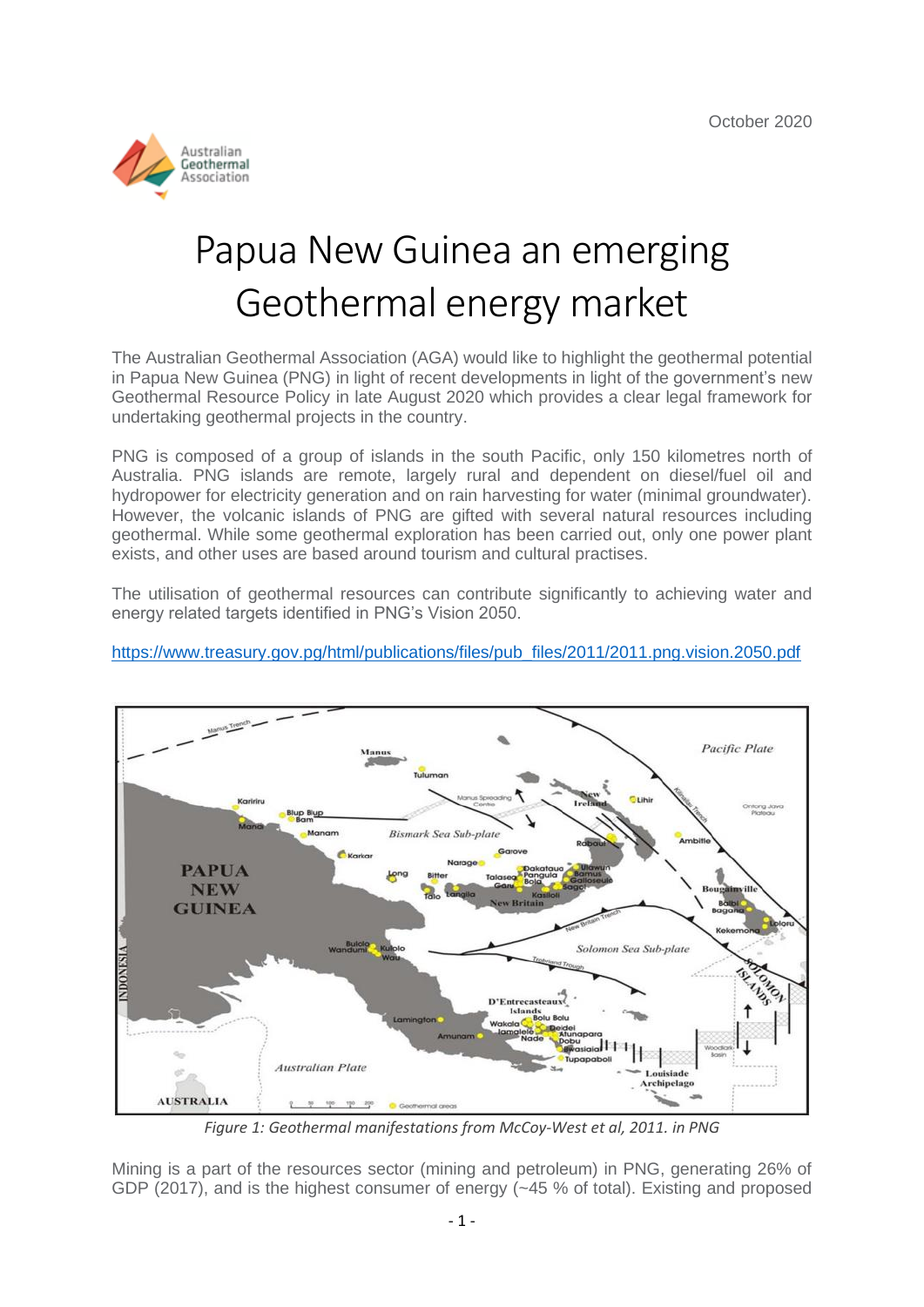mining operations are in remote areas throughout PNG where infrastructure is limited (electricity, water, road networks) and logistics is an ongoing challenge leading to high operating costs. As such, mining entities are open to innovative and technical solutions that can contribute to improving production and reducing costs while protecting the environment.

Other industries present in PNG could also benefit from geothermal heat and electricity. For example, in the census that AGA conducted in Australia in 2019, it was found that geothermal heat was used by a wide range of industry ranging from aquaculture, meat processing, remote communities and leisure and tourism. In PNG prospective industries include the fishing industry, the pulp paper and forestry industry, heavy industry such as smelters. Remote communities could also benefit greatly from geothermal developments.

# **PNG Geothermal Potential**

PNG belongs to the Melanesian region of the Pacific islands and is home to >600 islands. The islands are located on the rim of the Pacific *Ring of Fire*, a tectonically active zone of earthquakes and volcanism. This zone is rather complex as it passes through PNG and includes island arcs associated oceanic trenches, volcanic belts and transform faults. The regional structure and history of igneous activity (particularly the Pre-Miocene igneous intrusions) led to the formation of several world class gold and copper deposits.

Geothermal resources associated with these volcanic chains have great economic and utilisation potential. Geothermal manifestations through the islands include hot springs fumaroles, mud geysers, sulphur deposits, hot and altered ground.

Over 50 areas with surface manifestations have been identified, but PNG has only one producing geothermal power plant: on Lihir Island (installed capacity of 56 MWe and temperatures of 240 to 300°C). Outside of Lihir, geothermal resources are limited to local utilisation for cooking and tourism. But geothermal resources have been described on e.g., New Britain, and the D'Entrecasteaux (Milne Bay) Islands with surface temperatures ranging from 60 to 100°C and reservoir temperatures (using geochemistry) estimated at 200 to 320°C.

The utilisation of geothermal resources can contribute significantly to achieving water and energy related targets identified in PNG's Vision 2050.

# **Opportunities for further development**

Based on the data available and knowledge of geothermal systems we have identified potential applications discussed below.

### **Electricity Generation**

Geothermal resources identified in PNG are generally remote, far away from populous areas. However, some are located near mining developments. This provides an opportunity for the utilisation of geothermal resources by mining companies for power generation thus decreasing operating expenses while also reducing the carbon footprint of those developments.

The Lihir geothermal powerplant provides a good (and unusual) example of geothermal power production in mining. Newcrest's Lihir Gold Mine, located on Lihir (Niolam) Island in the New Ireland Province of PNG, is one of the world's largest epithermal gold mines. During the development of the mine, a series of wells were drilled to de-pressurise the geothermal aquifers in order to allow mining to take place.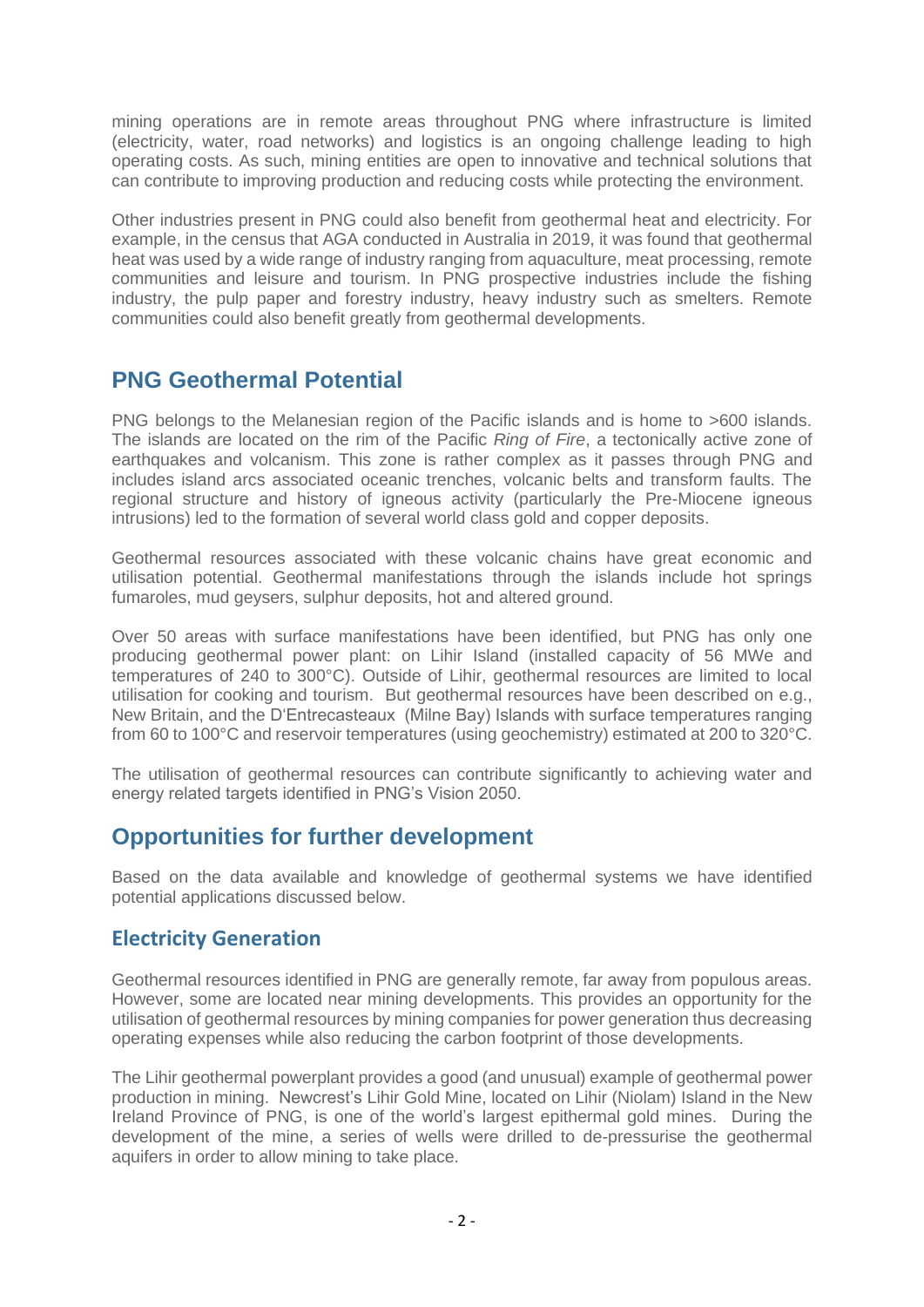Two geothermal reservoirs were identified, a shallow reservoir (5-600 m) with temperatures of 240 to 250°C and a deep reservoir with temperatures of 250 to 300°C (>1000 m). In 2003, a 6 MWe geothermal powerplant (noncondensing unit) was commissioned resulting in savings of US\$ 200,000 per month. In 2005, a 30 MWe (single flash, condensing geothermal unit) powerplant was commissioned with projected savings of \$US 7 million (AU\$ 8.82 million) for the remainder of 2005 and \$US14 million in 2006. Since 2008, the powerplant's capacity sits at 56 MWe, approximately 75% of the operation's power needs. Additionally, the powerplant has contributed US\$ 3.8 million (AU\$ 4.5 million) in revenues from carbon credit sales.

Based on the review of available public data, similar geothermal resources to that of Lihir exist across PNG (200 to 320°C) and can be used to generate off grid production for other current or future mining operations.



*Figure 2: Lihir geothermal project*

### **District Heating and Cooling**

Heat plays a significant role in several processes related to mineral extraction. Figure 3 illustrates the applications of geothermal fluids in terms of geothermal resource temperature in mining.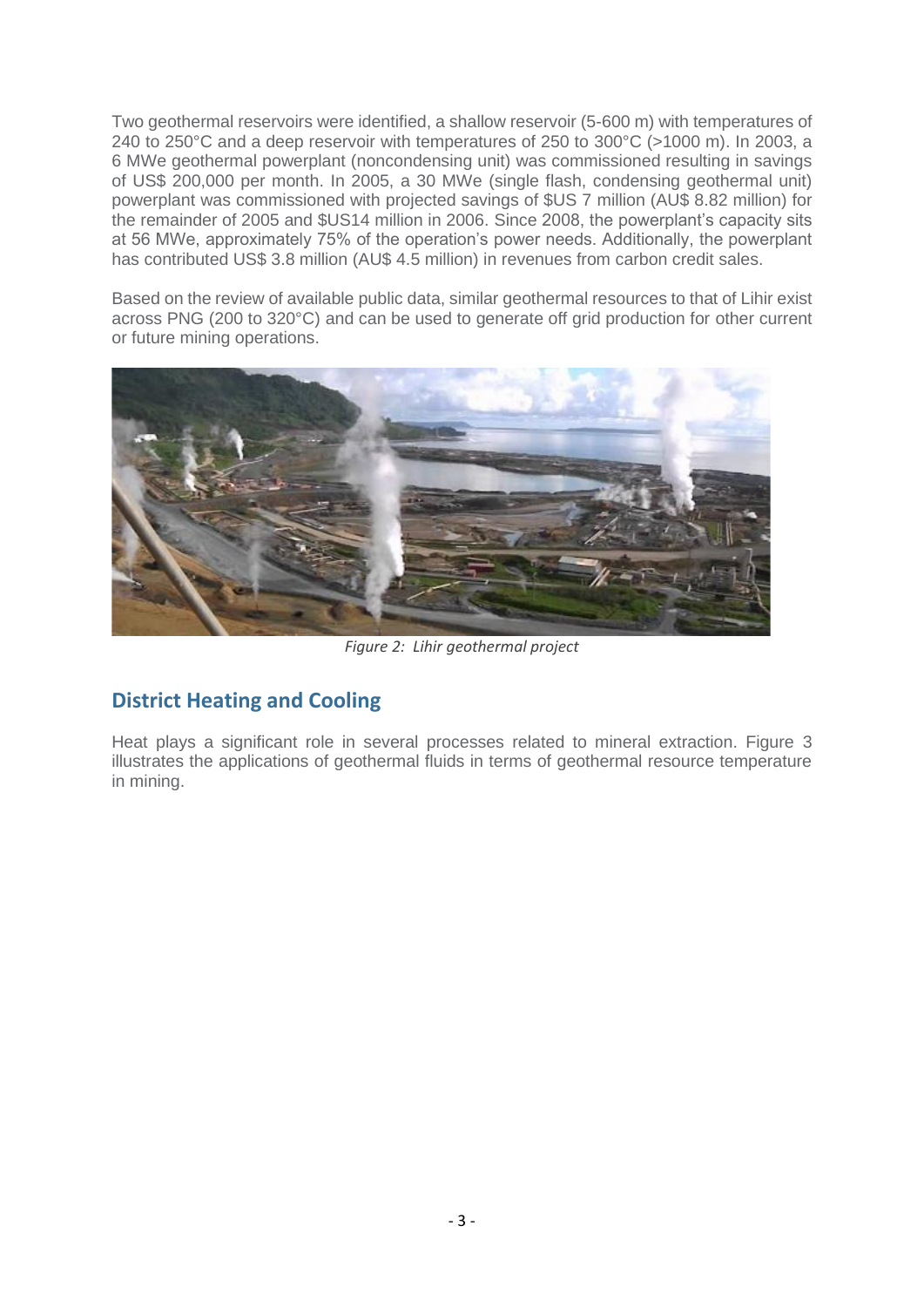

*Figure 3: Lindal diagram showing applications of geothermal fluids based on temperatures in mining (after Patsa et al 2015)*

Mining in PNG is dominated by gold, copper, silver, nickel and cobalt. Heap leaching is a method commonly used to recover metallic minerals, where broken ore is soaked with an aqueous leachate solution for an extended period of time. Adding heat to this solution, commonly referred to as enhanced heap leaching, has been shown to accelerate mineral extraction, increasing gold extraction rates by 5-17 % and copper extraction rates by 1.2 % per °C change in the heap solution temperature.

Mining conditions throughout PNG are known to be hot. Low temperature geothermal resources (70-80 °C) could be used to improve working conditions via cooling using absorption/adsorption chillers.

#### **Water treatment**

Water is a vital resource for mining operations as it is utilised for a wide variety of processes (ore processing, slurry transportation etc), as well as the employees. The remoteness of many mines adds another challenge for mine water security. In order to secure water supplies and to improve water management for mining operations, desalination has been used and is being considered by several mining entities globally. Throughout Chile operators including BHP Billiton, Antofagasta Minerals and Candelaria Mining are using desalination to provide potable water, water for mining operations and for wastewater treatment (since 2003). In 2009, a reverse osmosis desalination plant was commissioned in Newmont's Boddington open pit mine making it one of Australia's lowest cost gold mines. Several other desalination plants have been commissioned and/or are being developed in a variety of mines globally (e.g. uranium, iron ore, coal, copper) for example Olympic Dam in South Australia.

As noted above, desalination has been proven to be useful in many mining operations globally; however, it requires high energy input. To reduce costs, geothermal resources can be used to power desalination plants. Globally, a number of geothermal desalination projects have been carried out at temperatures of 60 to 100°C with produced water cost of USD1.2-1.6/m<sup>3</sup>.

Based on current available data, PNG's geothermal resources could be used to operate conventional and/or modular desalination systems, particularly multi-effect distillation which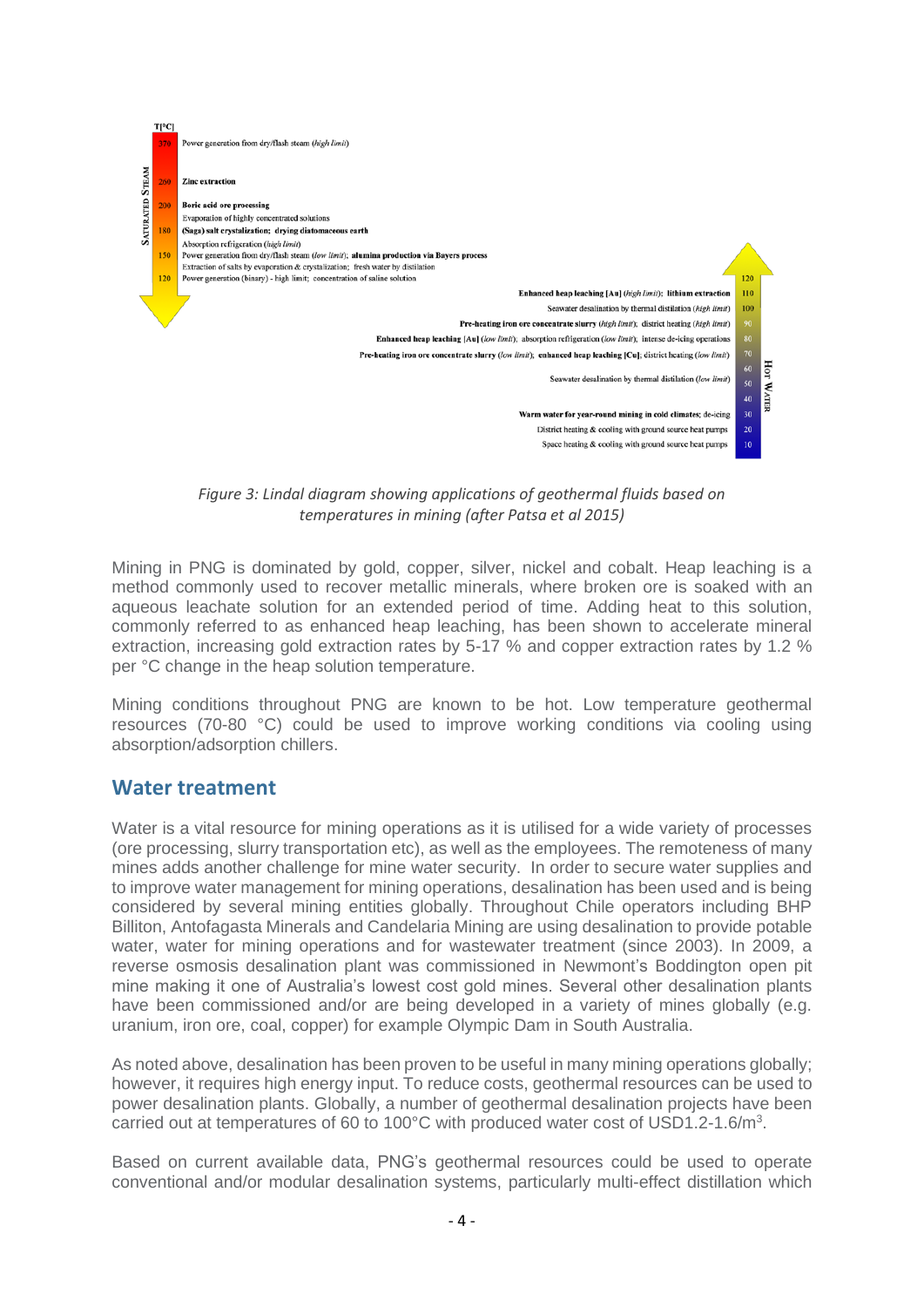does not require the generation of electricity to drive the distillation process. Geothermal multieffect distillation was extensively studied as part of the Western Australia Geothermal Centre of Excellence which operated between 2009 and 2012. This treated water can be used as potable water and or utilised throughout the mining process for, e.g., dust suppression, slurry transportation, cleaning of equipment, processing ore, etc.

Furthermore, there may be potential mutliple/cascading uses for geothermal energy such as occurs at Warakei in New Zealand (eg power generation, multi-effect distillation, fish farms, greenhouses and/or other direct-use applications of the heat).

# **PNG geothermal resource policy**

The PNG Government made a press release on 18 August 2020 in one of the daily newspapers (Post Courier) to introduce the new PNG Geothermal Resource Policy. In the press release, the Minister for Mining, Hon. Johnson Tuke, MP advised that the National Executive Council has endorsed the new policy.

Hon. Tuke stated that under the new policy, any exploration and development of geothermal resources in Papua New Guinea will be permitted under the PNG's Mining Act 1992.

Prior to this policy, there was no separate legislation, regulation or policy to assist with exploitation of geothermal resources in PNG. We note however that at least two applications were made historically under mineral exploration or mining legislation. Therefore, the endorsement of this new policy is a step in the right direction for future geothermal projects in PNG. This will also be a welcoming news for the global investment community.

The new policy will be administered by the Mineral Resources Authority of Papua New Guinea [\(https://mra.gov.pg\)](https://mra.gov.pg/). AGA will seek to provide updates on this recent development.

## **Historical PNG exploration**

Geothermal investigations by government organisations, including those of Australia and New Zealand as well as PNG, go back more than half a century. Mosusu (2015) gives a good summary of recent work by PNG's Mineral Resources Authority.

Apart from Lihir, apparently there has been very little field work by non-government entities. In 2011, licences to explore for geothermal energy in the Mt Lamington area and at Mt Trafalgar, Oro Province were granted to the Regency Mines – Direct Nickel joint venture, but no work was carried out and the licences were allowed to lapse. In the same year Iceland's Reykjavik Geothermal visited East New Britain and concluded that the region was prospective, but did not proceed through to tenure; due, at least in part, to the moratorium on granting licences.

In 2012 Kula Energy took a managing role in KUTh Energy (PNG) Ltd which holds applications to explore for geothermal energy over the Willaumez Peninsula in West New Britain and another two areas on Fergusson Island in Milne Bay. Warden's hearings were held at each site, with recommendations to proceed to grant. However, the applications remained 'on hold' while the sector was being reviewed.

As of February 2019 (the latest listing on the Authority's website), the only licence applications specifically for geothermal exploration in PNG are those held by KUTh over Talasea in West New Britain, and Iamalele and Salamo on Fergusson Island.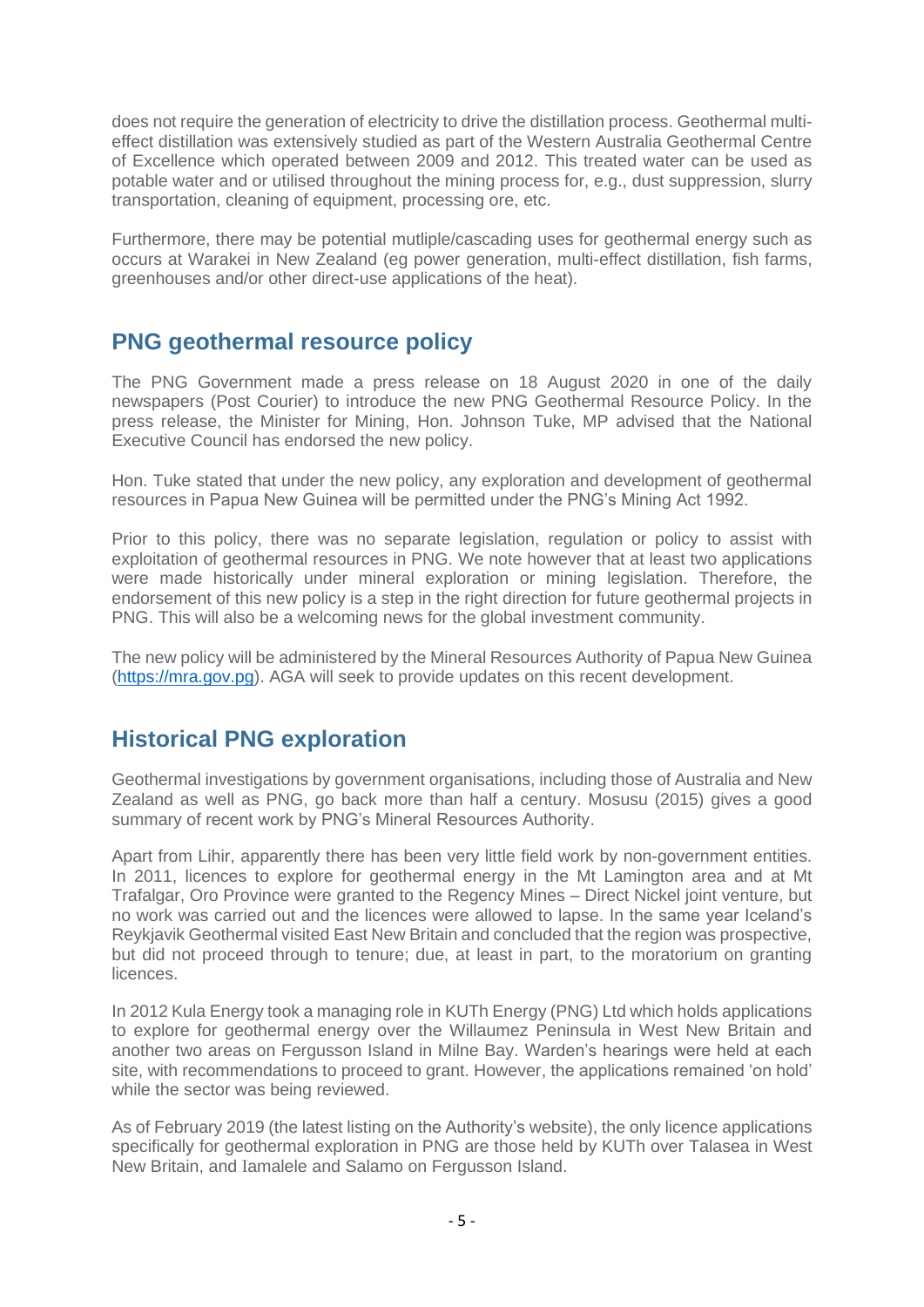

*Figure 4: Fumerole at Talasea where reservoir temperatures have been estimated in the range 270-310°C (Lahan et al, 2015). Photograph by KUTH Energy (PNG) Ltd.*

## **Recent developments in the region**

#### **Fortescue Metals Group**

Fortescue Future Industries Pty Ltd, a wholly owned subsidiary of Fortescue Metals Group Ltd (Fortescue) has entered into a Deed of Agreement with the Government of the Republic of Indonesia […].

The Deed of Agreement provides first priority to Fortescue Future Industries to conduct development studies into the feasibility of projects utilising Indonesia's [..] geothermal resources to support green industrial operations, principally for export to global markets.

[https://www.fmgl.com.au/in-the-news/media-releases/2020/09/04/fortescue-future-industries](https://www.fmgl.com.au/in-the-news/media-releases/2020/09/04/fortescue-future-industries-and-minderoo-foundation-in-indonesia)[and-minderoo-foundation-in-indonesia](https://www.fmgl.com.au/in-the-news/media-releases/2020/09/04/fortescue-future-industries-and-minderoo-foundation-in-indonesia)

It has also been reported that Fortescue Metals, has had discussions and meetings on potential geothermal development in Papua New Guinea as well.

#### **Pacific Centre for Renewable Energy and Energy Efficiency podcasts**

Carbon and Energy Professionals (CEP), a New Zealand based association of energy efficiency and carbon reduction professionals, and the Pacific Centre for Renewable Energy and Energy Efficiency (PCREEE), a regional centre of excellence to promote sustainable energy investments, markets, industrial development and innovation in Pacific Island Countries are hosting three webinars on renewable energy in September.

[https://cep.org.nz/webinar-series-accelerating-investments-in-renewable-energy-energy-efficiency](https://aus01.safelinks.protection.outlook.com/?url=https%3A%2F%2Fcep.org.nz%2Fwebinar-series-accelerating-investments-in-renewable-energy-energy-efficiency-and-smart-mobility-in-the-pacific-islands%2F&data=02%7C01%7CJacqui.Oldham%40nzte.govt.nz%7Cba0f8ba8547e431336c808d85494fe4a%7C209fe2ce372c489eb3fd066acdf69f09%7C0%7C0%7C637352346185956727&sdata=7jk%2FbXs6EzHSO24KykuNoMunwzya%2BJXXHArVeMhvh7U%3D&reserved=0)[and-smart-mobility-in-the-pacific-islands/](https://aus01.safelinks.protection.outlook.com/?url=https%3A%2F%2Fcep.org.nz%2Fwebinar-series-accelerating-investments-in-renewable-energy-energy-efficiency-and-smart-mobility-in-the-pacific-islands%2F&data=02%7C01%7CJacqui.Oldham%40nzte.govt.nz%7Cba0f8ba8547e431336c808d85494fe4a%7C209fe2ce372c489eb3fd066acdf69f09%7C0%7C0%7C637352346185956727&sdata=7jk%2FbXs6EzHSO24KykuNoMunwzya%2BJXXHArVeMhvh7U%3D&reserved=0)